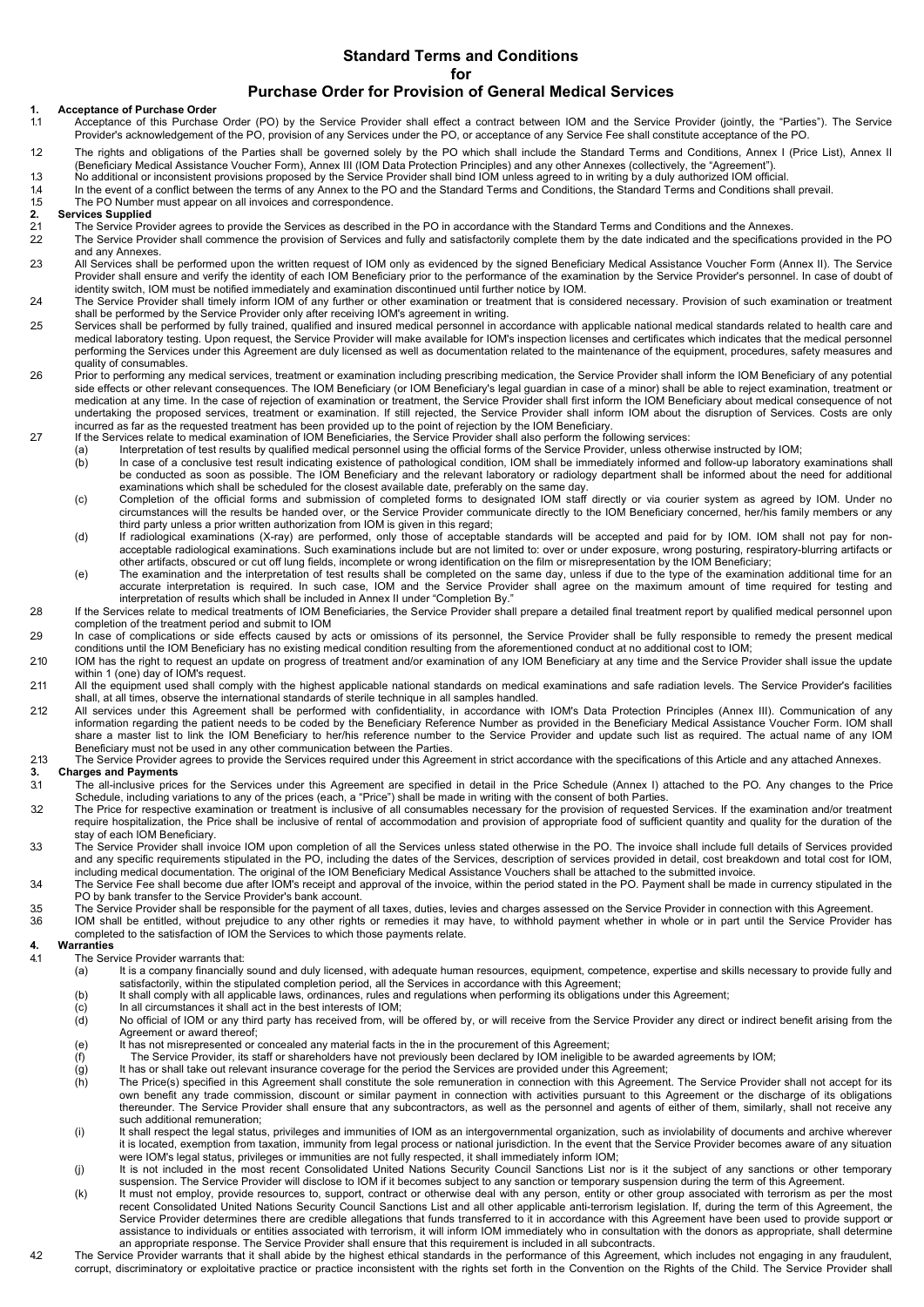- immediately inform IOM of any suspicion that the following practice may have occurred or exist:<br>(a) a corrupt practice, defined as the offering, giving, receiving or soliciting, directly or a corrupt practice, defined as the offering, giving, receiving or soliciting, directly or indirectly, of anything of value to influence the action of IOM in the procurement process or in contract execution;
- (b) a fraudulent practice, defined as any act or omission, including a misrepresentation or concealment, that knowingly or recklessly misleads, or attempts to mislead, IOM in the procurement process or the execution of a contract, to obtain a financial gain or other benefit or to avoid an obligation or in such a way as to cause a detriment to IOM;
- (c) a collusive practice, defined as an undisclosed arrangement between two or more bidders designed to artificially alter the results of the tender process to obtain a financial gain or other benefit;
- (d) a coercive practice, defined as impairing or harming, or threatening to impair or harm, directly or indirectly, any participant in the tender process to influence improperly its activities, or affect the execution of a contract.
- (e) an obstructive practice, defined as (i) deliberately destroying, falsifying, altering or concealing of evidence material to IOM investigations, or making false statements to IOM investigators in order to materially impede a duly authorized investigation into allegations of fraudulent, corrupt, collusive, coercive or unethical practices; and/or threatening, harassing or intimidating any party to present it from disclosing its knowledge of matters relevant to the investigation or
- from pursuing the investigation; or (ii) acts intended to materially impede the exercise of IOM's contractual rights of access to information.<br>(f) any other unethical practice contrary to the principles of efficiency and e adequate documentation, highest ethical standards in all procurement activities.

4.3 The Service Provider further warrants that it shall:<br>(a) Take all appropriate measures to prohit

- Take all appropriate measures to prohibit and prevent actual, attempted and threatened sexual exploitation and abuse ("SEA") by its employees or any other
	- persons engaged and controlled by it to perform activities under this Agreement ("other personnel"). For the purpose of this Agreement, SEA shall include: 1. Exchanging any money, goods, services, preferential treatment, job opportunities or other advantages for sexual favors or activities, including humiliating or degrading treatment of a sexual nature; abusing a position of vulnerability, differential power or trust for sexual purposes, and physical intrusion of a sexual nature whether by force or under unequal or coercive conditions.
	- 2. Engaging in sexual activity with a person under the age of 18 ("child"), except if the child is legally married to the concerned employee or other personnel and is over the age of majority or consent both in the child's country of citizenship and in the country of citizenship of the concerned employee or other personnel
- (b) Strongly discourage its employees or other personnel having sexual relationships with IOM beneficiaries.<br>(c) Report timely to IOM any allegations or suspicions of SEA, and investigate and take appropriate correct
- Report timely to IOM any allegations or suspicions of SEA, and investigate and take appropriate corrective measures, including imposing disciplinary measures on the person who has committed SEA.
	- (d) Ensure that the SEA provisions are included in all subcontracts.<br>(e) Adhere to above commitments at all times.
	- Adhere to above commitments at all times.
- 4.4 The Service Provider expressly acknowledges and agrees that breach by the Service Provider, or by any of the Service Provider's employees, contractors, subcontractors or agents, of any provision contained in Articles 4.1, 4.2, or 4.3 of this Agreement constitutes a material breach of this Agreement and shall entitle IOM to terminate this Agreement immediately on written notice without liability. In the event that IOM determines, whether through an investigation or otherwise, that such a breach has occurred then, in addition to its right to terminate the Agreement, IOM shall be entitled to recover from the Service Provider all losses suffered by IOM in connection with such breach.

#### **5. Audit**

The Service Provider agrees to maintain financial records, supporting documents, statistical records and all other records relevant to the Services in accordance with generally accepted accounting principles to sufficiently substantiate all direct and indirect costs of whatever nature involving transactions related to the provision of Services under this Agreement. The Service Provider shall make all such records available to IOM or IOM's designated representative at all reasonable times until the expiration of seven years from the date of final payment, for inspection, audit, or reproduction. On request, employees of the Service Provider shall be available for interview.

### **6. Independent Contractor**

The Service Provider, its employees and other personnel as well as its subcontractors and their personnel, if any, shall perform all Services under this Agreement as an independent contractor and not as an employee or agent of IOM.<br>7 Dispute Resolution

# **7. Dispute Resolution**

- 7.1 Any dispute, controversy or claim arising out of or in relation to this Agreement, or the breach, termination or invalidity thereof, shall be settled amicably by negotiation between the Parties.
- In the event that the dispute, controversy or claim has not been resolved by negotiation within 3 (three) months of receipt of the notice from one party of the existence of<br>such dispute, controversy or claim, either Party UNCITRAL Conciliation Rules of 1980. Article 16 of the UNCITRAL Conciliation Rules does not apply.
- 7.3 In the event that such conciliation is unsuccessful, either Party may submit the dispute, controversy or claim to arbitration no later than 3 (three) months following the date of termination of conciliation proceedings as per Article 15 of the UNCITRAL Conciliation Rules. The arbitration will be carried out in accordance with the 2010 UNCITRAL arbitration rules as adopted in 2013. The number of arbitrators shall be one and the language of arbitral proceedings shall be English, unless otherwise agreed by the
- Parties in writing. The arbitral tribunal shall have no authority to award punitive damages. The arbitral award will be final and binding.<br>The present Agreement as well as the arbitration agreement above shall be governed accepted general principles of law for the issues not covered by the Agreement, to the exclusion of any single national system of law that would defer the Agreement to the laws of any given jurisdiction. Internationally accepted general principles of law shall be deemed to include the UNIDROIT Principles of International Commercial<br>Contracts. Dispute resolution shall be pursued confident

- **8. Delays, Defaults and Force Majeure**<br>8.1 If the Service Provider fails to provide the Services within any time limits agreed to in the Agreement, IOM shall, without prejudice to other remedies under this Agreement, be entitled to deduct liquidated damages for delay. The amount of such liquidated damages shall be 0.1% of the Price for the Services per day of delay or part thereof up to a maximum of 10% of the Price. IOM shall have the right to deduct such amount from the Service Provider's outstanding invoices, if any. Such liquidated damages shall only be applied when delay is caused solely by the default of the Service Provider. Acceptance of Services delivered late shall not be deemed a waiver of IOM's rights to hold the Service Provider liable for any loss and/or damage resulting therefrom, nor shall it act as a modification of the Service provider's obligation to perform
- further Services in accordance with the Agreement. 8.2 In case of failure by the Service Provider materially to perform under the terms and conditions of this Agreement, IOM may, after giving the Service Provider 30 days' written notice to perform and without prejudice to any other rights or remedies, terminate the Agreement with immediate effect without liability.
- 8.3 Neither Party will be liable for any delay in performing or failure to perform any of its obligations under this Agreement if such delay or failure is caused by force majeure, which means any unforeseeable and irresistible act of nature, any act of war (whether declared or not), invasion, revolution, insurrection, terrorism, blockade or embargo, strikes, Governmental or state restrictions, natural disaster, epidemic, public health crisis, and any other circumstances which are not caused by nor within the control of the affected Party.

As soon as possible after the occurrence of a force majeure event which impacts the ability of the affected Party to comply with its obligations under this Agreement, the affected Party will give notice and full details in writing to the other Party of the existence of the force majeure event and the likelihood of delay. On receipt of such notice, the unaffected Party shall take such action as it reasonably considers appropriate or necessary in the circumstances, including granting to the affected Party a reasonable extension of time in which to perform its obligations. During the period of force majeure, the affected Party shall take all reasonable steps to minimize damages and resume performance.

IOM shall be entitled without liability to suspend or terminate the Agreement if the Service Provider is unable to perform its obligations under the Agreement by reason of force majeure. In the event of such suspension or termination, the provisions of Article 17 (Termination) shall apply.

# **9. Confidentiality**

- All information which comes into the Service Provider's possession or knowledge in connection with this Agreement is to be treated as strictly confidential. The Service Provider shall not communicate such information to any third party without the prior written approval of IOM. The Service Provider shall comply with IOM Data Protection Principles in the event that it collects, receives, uses, transfers or stores any personal data in the performance of this Agreement. These obligations shall survive the expiration or termination of this Agreement.
- 9.2 Notwithstanding the previous paragraph, IOM may disclose information related to this Agreement, such as the name of the Service Provider and the value of the Agreement, the title of the contract/project, nature and purpose of the contract/project, name and locality/address of the Service Provider and the amount of the contract/<br>project to the extent as required by its Donor or accordance with the policies, instructions and regulations of IOM.

### **10. Notices**

Any notice given pursuant to this Agreement will be sufficiently given if it is in writing and received by the other Party at the addresses of IOM and Service Provider provided on the PO.<br>11.

### **11. Use of IOM Name, Abbreviation and Emblem**

The Service Provider shall not be entitled to use the name, abbreviation or emblem of IOM without IOM's prior written authorisation. The Service Provider acknowledges that use of the IOM name, abbreviation and emblem is strictly reserved for the official purposes of IOM and protected from unauthorized use by Article 6*ter* of the Paris Convention for the Protection of Industrial Property, revised in Stockholm in 1967 (828 UNTS 305 (1972)).<br>12. Intellectual Property

## **12. Intellectual Property**

All intellectual property and other proprietary rights including, but not limited to, patents, copyrights, trademarks, and ownership of data resulting from the performance of the Services shall be vested in IOM, including, without any limitation, the rights to use, reproduce, adapt, publish and distribute any item or part thereof.

# **13. Guarantee and Indemnities**

13.1 The Service Provider shall guarantee any work performed under this Agreement for a period of 12 (twelve) months after final payment by IOM under this Agreement.<br>13.2 The Service Provider shall at all times defend, ind 13.2 The Service Provider shall at all times defend, indemnify, and hold harmless IOM, its officers, employees, and agents from and against all losses, costs, damages and expenses (including legal fees and costs), claims, suits, proceedings, demands and liabilities of any kind or nature to the extent arising out of or resulting from acts or